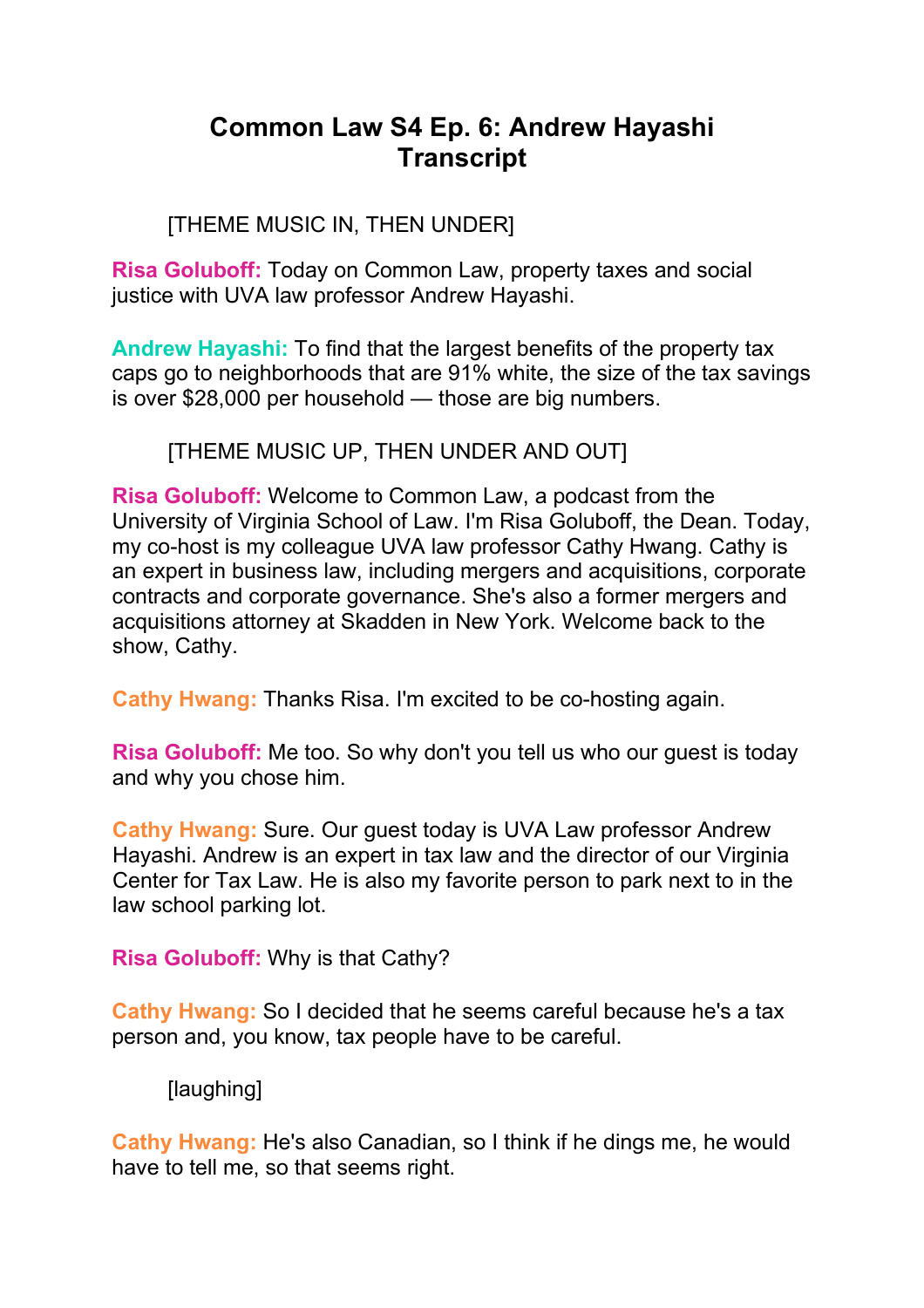**Risa Goluboff:** So he is both careful and kind, I think is what you're saying.

**Cathy Hwang:** Exactly. And not only is he careful and kind, but he also has this great paper that I just love. It's called "Dynamic Property Taxes and Racial Gentrification." And as in many of his papers, he really brings the consequences of tax policy to life and shows readers the unexpected impacts that tax policy can have.

**Risa Goluboff:** Excellent. I am really excited for this conversation. We will be right back with UVA law professor Andrew Hayashi.

[THEME MUSIC IN AND UNDER]

**Risa Goluboff:** Andrew, welcome to Common Law.

**Andrew Hayashi:** Thank you for having me. I'm looking forward to it

**Cathy Hwang:** Andrew, thank you so much for being on the show. Before we dive into the details of the paper, I thought we could talk a little bit about how you became interested in property taxes, because you have several papers in this field. And more broadly, it really seems like a theme of your work is how tax policy can better serve social good, so what's driving that?

**Andrew Hayashi:** I'm trained as an economist, as well as a lawyer and I'm particularly interested in how people respond to taxes, sort of their psychological responses to different kinds of taxes, which are often different than what, you know, sort of purely hyper-rational, you know, tax robot, how they might respond to taxes. I'm interested in the quirks of individual psychology and how they think about taxes. Although it doesn't get a lot of attention on the national level, people care a lot about their property taxes. Many people own homes, they're politically very sensitive taxes. The property tax collects more revenue than the corporate income tax, for example, which is much more, um, gets a lot more attention. And there's also a long history of property taxes – because they have so much influence on housing policy, they're deeply connected to issues of social justice.

**Risa Goluboff:** So I understand that your paper was inspired by another study called "The Assessment Gap: Racial Inequalities in Property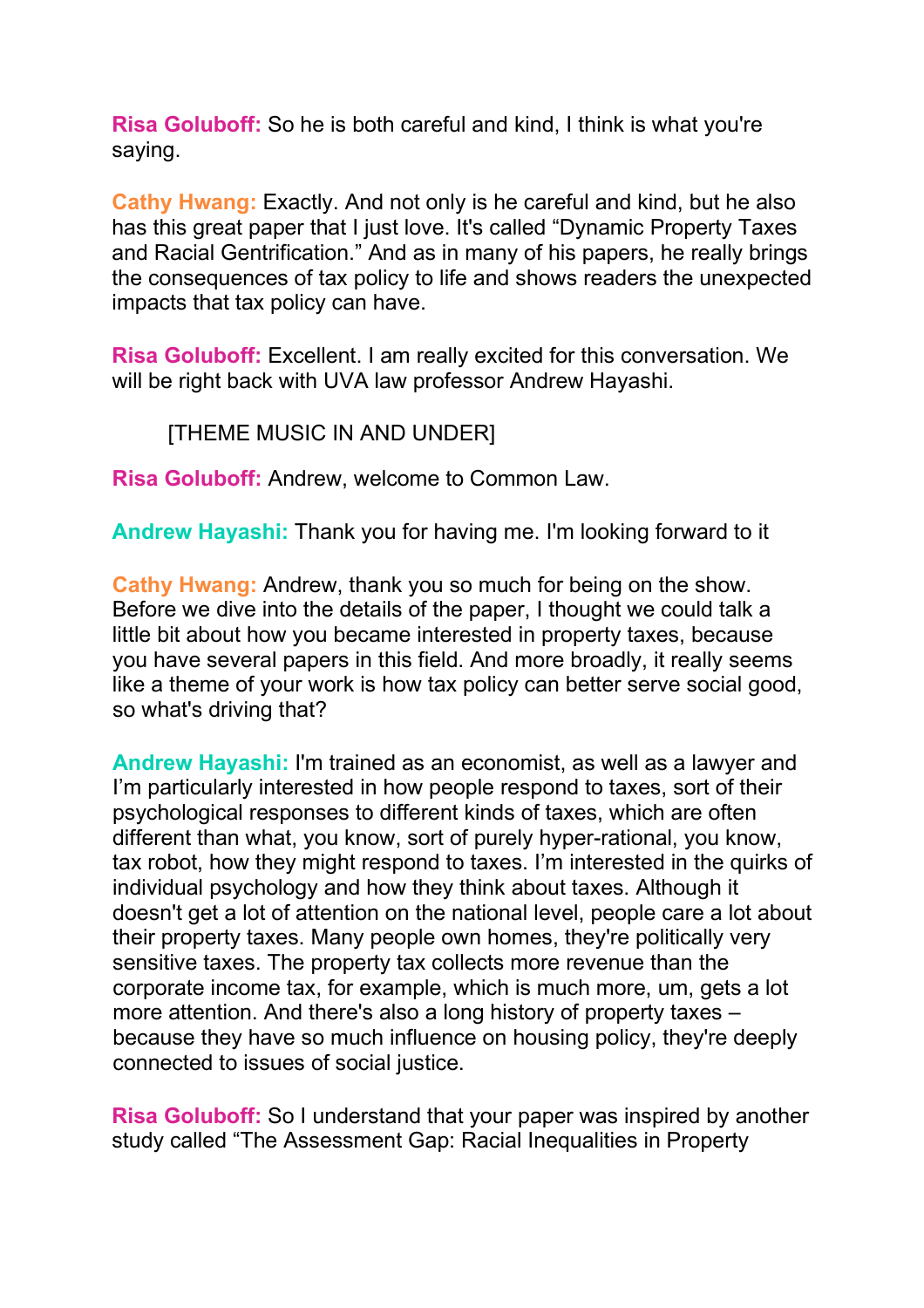Taxation," which was written by Carlos Avenancio-León from Indiana University and Troup Howard from the University of California, Berkeley.

**Andrew Hayashi:** That's right.

**Risa Goluboff:** Can you tell us a little bit about that study?

**Andrew Hayashi:** Really a very impressive study, a national study finding that you could have two homes worth the exact same amount, but homes in Black-owned neighborhoods were over-taxed relative to homes in white-owned neighborhoods. And their explanation for this is that county assessors were just doing a bad job of valuing properties. Because of the methodology they were using, they were over assessing Black-owned homes and under assessing white-owned homes. And it made me think about a paper I'd written six years earlier in New York City, in which I found a feature of local property tax law was systematically reducing property tax rates in gentrifying neighborhoods. Gentrifying, meaning that they were being filled up with new arrivals who tended to be higher income and white. And I thought, you know, this is maybe a part of the story here too. Maybe this is part of the explanation for why we're observing Black-owned homes having higher taxes than white-owned homes. So that was the original genesis for the project.

**Cathy Hwang:** It seems counterintuitive, right? So we've all seen like the news reports – people who are selling their houses putting up pictures of white families so that their house can appraise at a higher value. And what you're saying is there's a feature of tax law that does the opposite of this.

**Andrew Hayashi:** Yeah, that's right. So what you're, I think, referring to is if you're trying to sell your home or refinance it, an appraiser will come in and the concern is that if they know it's Black-owned, they'll tend to undervalue the property. Here what's happening is that the assessor who's tasked with the same job of valuing the property is coming up with an over-assessment, and so there's a bit of a puzzle there. And I think there are two explanations. I think both Professors Howard and Avenancio-León have part of the explanation, and then I think what I point to in the paper about these features of local property tax law that are built in are also driving it.

**Risa Goluboff:** Andrew Kahrl at UVA has written a lot about that history too, right?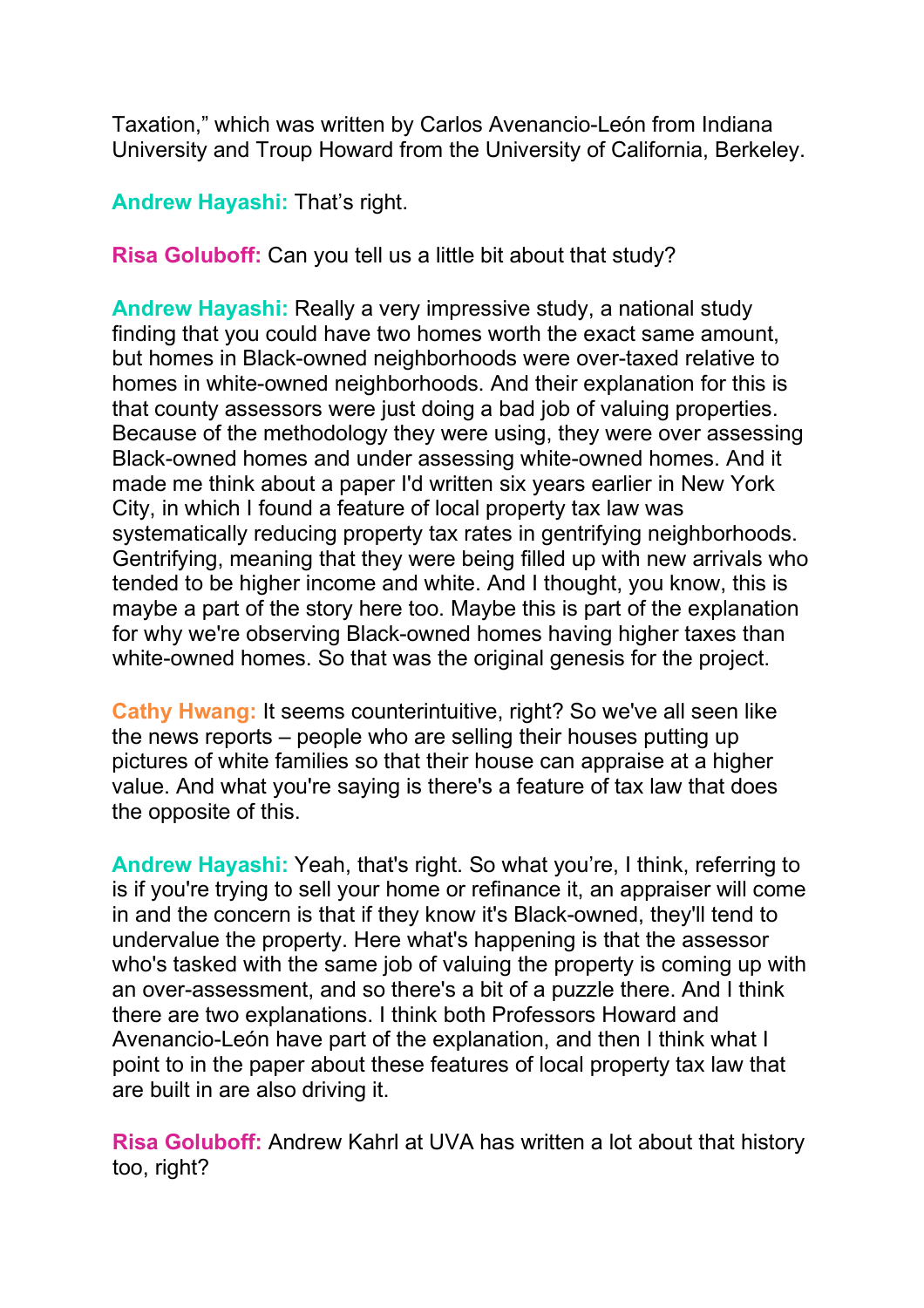**Andrew Hayashi:** I was just going to say, yeah, Andrew Kahrl's a historian here who's written about that.

**Risa Goluboff:** Andrew Kahrl would also say there's, you know, explicit bias and discrimination, right? That property taxes are one of the few -– because they're so opaque, because they're so complex, because they're so subjective – they were a place where local white assessors and local white officials were able to continue to exercise racial discrimination and bias in ways that remained fairly hidden, but that have had huge effects on Black wealth and property ownership, right? Because what ends up happening is taxes get higher and higher, and then you get more defaults on property and loss of Black land ownership too.

**Andrew Hayashi:** Yeah. So I think that's certainly the historical story for what had been the justified objection to the property tax administration is that there has been this explicit bias that's entered into it. My sense is the appraisal process, the way assessors do things now in general is much more professionalized. You know, there's a lot of variation. I've done a lot of my work in big cities like New York City and Chicago, where I would say there's less scope for that kind of animus or explicit discrimination to come in, which in some sense is – doesn't necessarily make it any better, right, because at the end of the day, you're still seeing these higher tax rates on Black-owned properties. It's just the puzzle is a little bit different. It's no longer a matter of, I think, animus, there's something else going on.

**Risa Goluboff:** Right, so it's more structural now, it's more systematic and it's about the rules that are in place, the rules that you talk about in your paper. So tell us about those. How do those work?

**Andrew Hayashi:** Yeah, so a lot of places have limits on the rate at which your assessed value can increase. So what that means is maybe the value of your home has doubled over the prior year to take an extreme example, say from \$200,000 to \$400,000, but your assessed value, which is the value on which your taxes are based can only increase, at a certain limit. So maybe your assessed value can only go up from \$200,000 to \$250,000. So if you live in one of these neighborhoods where property values are skyrocketing — not only, but often gentrifying neighborhoods — then you have a \$400,000 home that's assessed as if it were \$250,000. And so you're taxed as if you had a \$250,000 home. And so the question is, well, how do these caps on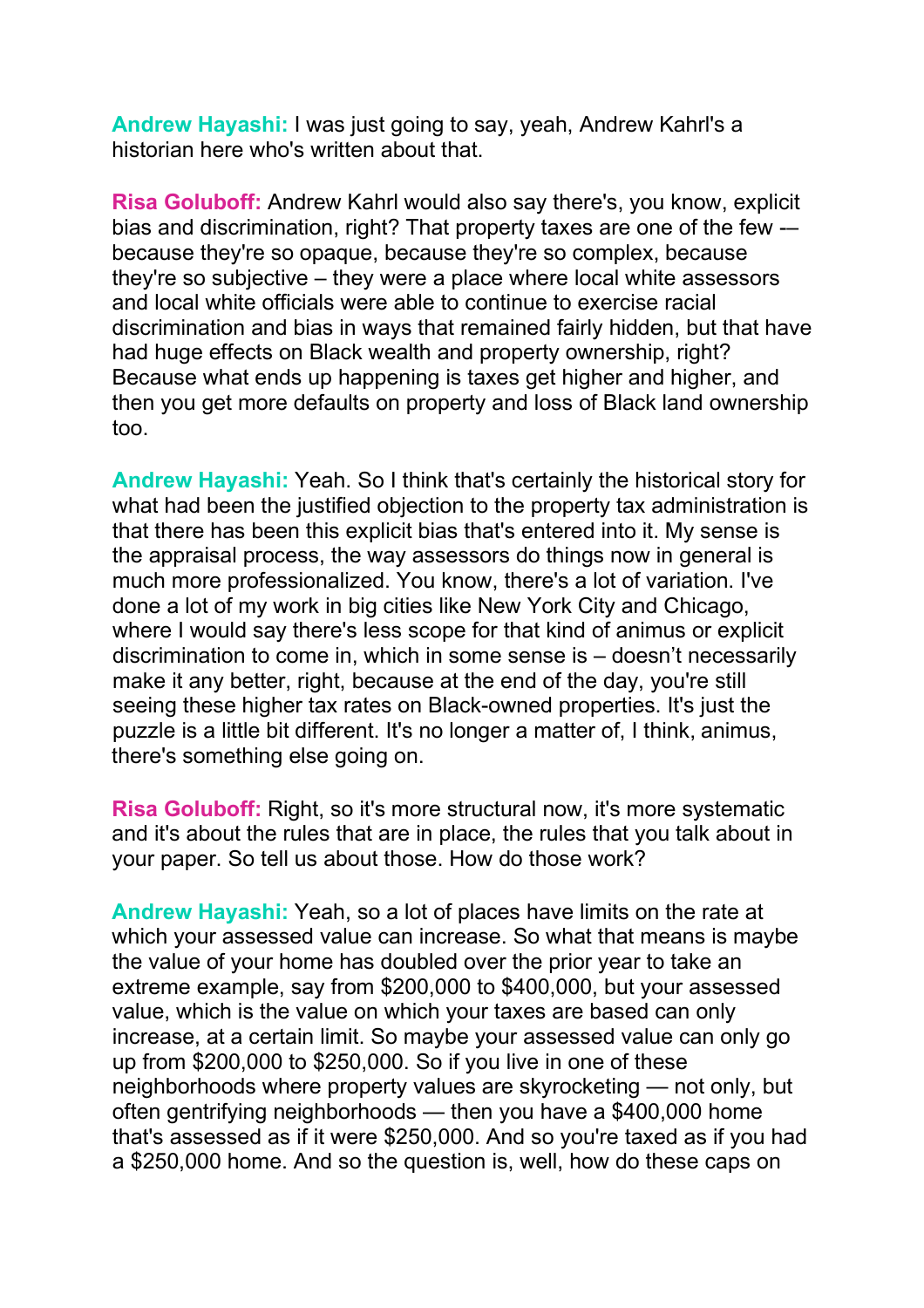assessments interact with the dynamics of neighborhood gentrification and could that interaction result in this pattern we observe when Blackowned homes are overtaxed relative to white-owned homes. And so the paper is sort of exploring how that can be.

**Cathy Hwang:** So tell us a little bit more about how that dynamic property tax shakes out, like what's the disparate impact there?

**Andrew Hayashi:** In general, property values in predominantly white neighborhoods are higher than they are in predominantly Black and other racial and ethnic minority neighborhoods. This is well-documented and that's true trying to control for other sort of dissimilarities between those two neighborhoods. So what that means is is that as the neighborhood is becoming whiter and property values are increasing, if that neighborhood is gentrifying quickly, if the demographics are changing quickly, property values are rising very quickly, but assessed values are not rising as quickly, which drives down the effective tax rate on those homes.

**Risa Goluboff:** So are you saying that it's essentially a subsidy for gentrification, these caps on tax rates?

**Andrew Hayashi:** See, you probably would have written this paper in two days because you already see the …

[laughing]

**Risa Goluboff:** I only see it because you laid it out for me, Andrew, you've laid it out so beautifully.

[laughing]

**Andrew Hayashi:** You saw the answer and that's, that's, that's exactly right. And it's a little bit surprising, I think, to folks when I talk about this, because these caps are sometimes viewed as a way of stabilizing neighborhoods, allowing people to stay in their homes if they're on a fixed income, but their property values are, are increasing quickly. And my study suggests there's another, another aspect to this, that in some ways they can actually be subsidizing the gentrification process.

**Cathy Hwang:** So one thing you mentioned earlier, Andrew, is that you kind of are interested in the, like, psychological impact of taxation.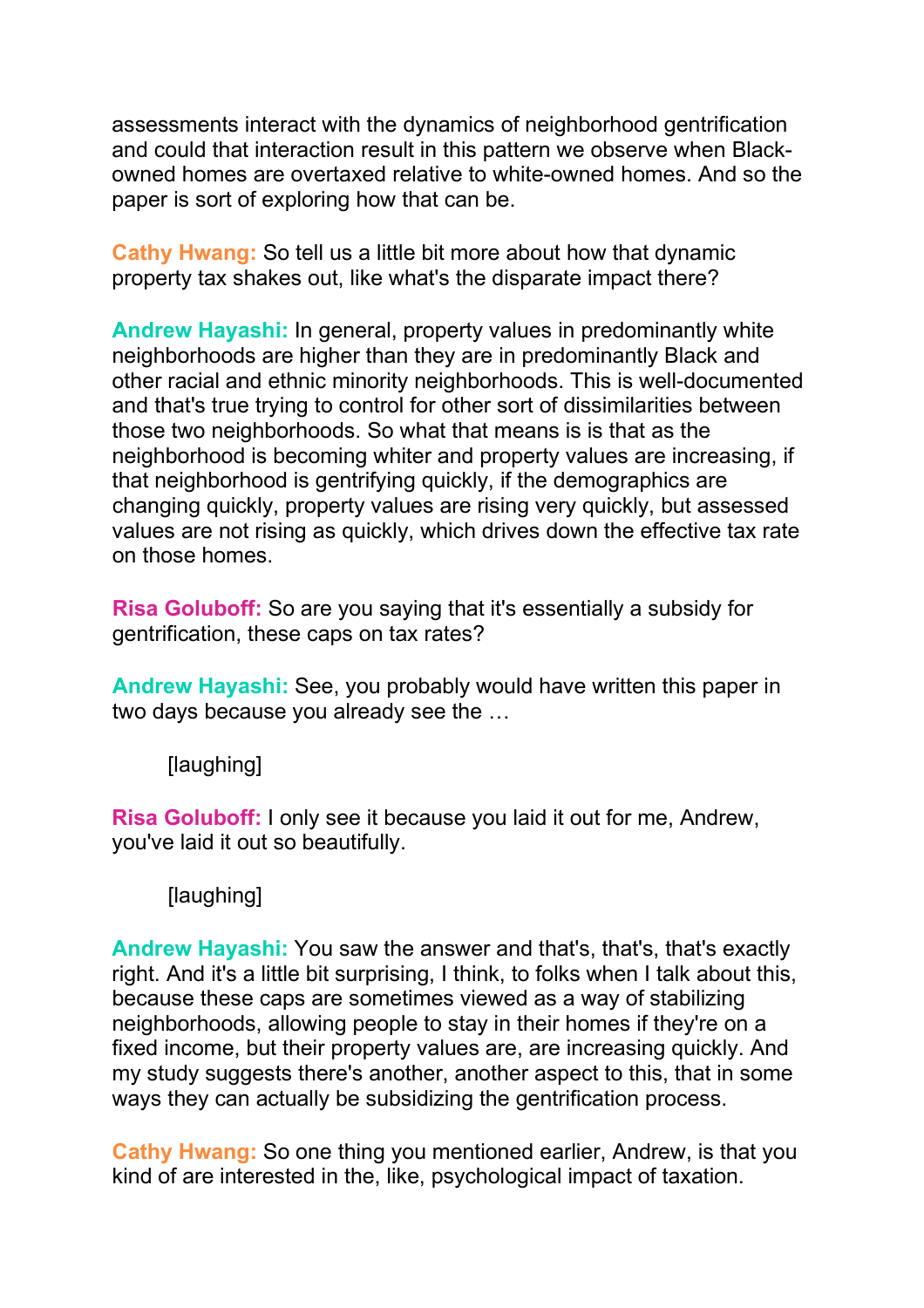#### **Andrew Hayashi:** Mm-hmm.

**Cathy Hwang:** Is there a way for us to understand, like, how much the cap is driving home-buying decisions? So, if I'm choosing between a gentrifying neighborhood or a gentrified neighborhood, how much is property tax weighing into my decision as a consumer?

**Andrew Hayashi:** That's a great question. And, and whether the sort of local property taxes are reflected in how much people are willing to pay is something that economists even, you know, including the ones who don't care at all about psychology are, are very interested in. Property taxes are to some degree reflected in how much people are willing to pay in a neighborhood. There are all kinds of property tax incentives that cities and counties adopt. In New York City for a long time, they had a property tax exemption for certain condos and co-ops and, and the evidence there is that people do see that as a benefit, they're willing to pay more for a property if they know that their property taxes are going to be lower. Now there is a psychological aspect to this because, you know, you might think, well, you know, there's a lot going on when you're buying a home and you may not be able to sort of pay attention to all the different costs and benefits. And so it's not like the tax benefits are reflected sort of one for one in the purchase price, but there definitely is an effect. Yeah.

**Cathy Hwang:** How much money are we talking about here? So if I bought a \$400,000 house that had a \$400,000 assessment versus a \$250,000 assessment, how many dollars and cents are we talking about?

**Andrew Hayashi:** So a good rule of thumb in thinking about the property tax rate nationally is about 1% of your assessed value. So if your cap is saving you a hundred thousand dollars off of your assessment, that's saving you a thousand dollars in taxes.

**Risa Goluboff:** A year?

**Andrew Hayashi:** Per year.

**Risa Goluboff:** Right.

**Andrew Hayashi:** In rapidly gentrifying neighborhoods, the difference between your market value and your assessed value can be enormous.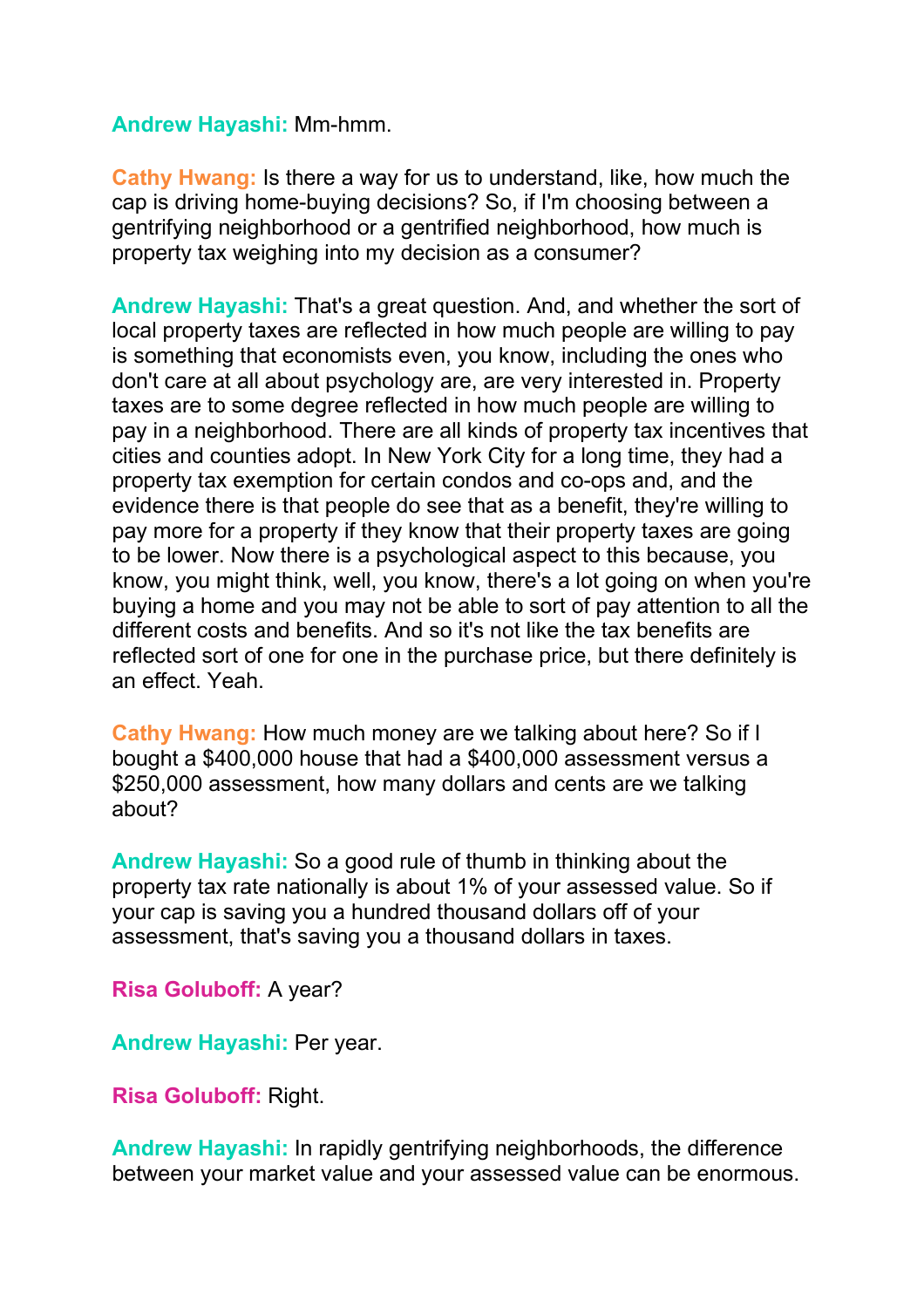So in New York City, there are places, neighborhoods where people were saving more than \$28,000 per year on property taxes. New York City is a particular, you know, very high-end kind of market. But maybe these are exactly the kinds of markets where we're most worried about gentrification.

**Risa Goluboff:** So Andrew in the paper, you talk about the difference between caps and phase-ins and that there are different repercussions for those and the phase-ins are a little bit better is my understanding from the paper. Is that right?

**Andrew Hayashi:** Yeah. The way a phase-in works is, for example, in Maryland, homes are reassessed every three years. So say your property value has gone up by \$90,000 since it was last reassessed. Your assessment won't jump by \$90,000 this year. It'll jump by \$30,000 this year, \$60,000, the next year and \$90,000 in year three. The increase in value is phased in over three years. What that means is that your assessed value catches up to your market value within a fixed amount of time, within three years. So those discrepancies between assessments across equally valued properties can disappear in at least, you know, by the next assessment cycle. In places like California and New York City that have caps year on year, if that cap is lower than the growth rate in the property value, you're just never going to catch up. And that difference can explode over time. So I don't like caps. I don't particularly love phase-ins but I, I think the problems they create are less persistent. That's the important difference, I think.

**Cathy Hwang:** So maybe switching gears, but I recently moved to Charlottesville from a much less racially diverse location. And I noticed two things about Charlottesville. One is that as a person of color, I saw more people of color in one day in Charlottesville than I had in the previous year, which was – it made me feel very welcome. So that's thing number one. Thing number two is that it's also much more segregated in a way that I hadn't, that I hadn't really observed in other cities except maybe Chicago. So kind of apart from Black homeowners being taxed more, your paper suggests that tax has continued to cement that kind of segregation. Can you tell us a little bit about that?

**Andrew Hayashi:** So in some places like New York City, Cathy, you own a home that's assessed at \$500,000, it's worth a million and you sell it to me, my assessment will also be \$500,000. I sort of step into your shoes. In a place like California, if your assessed value is \$500,000 and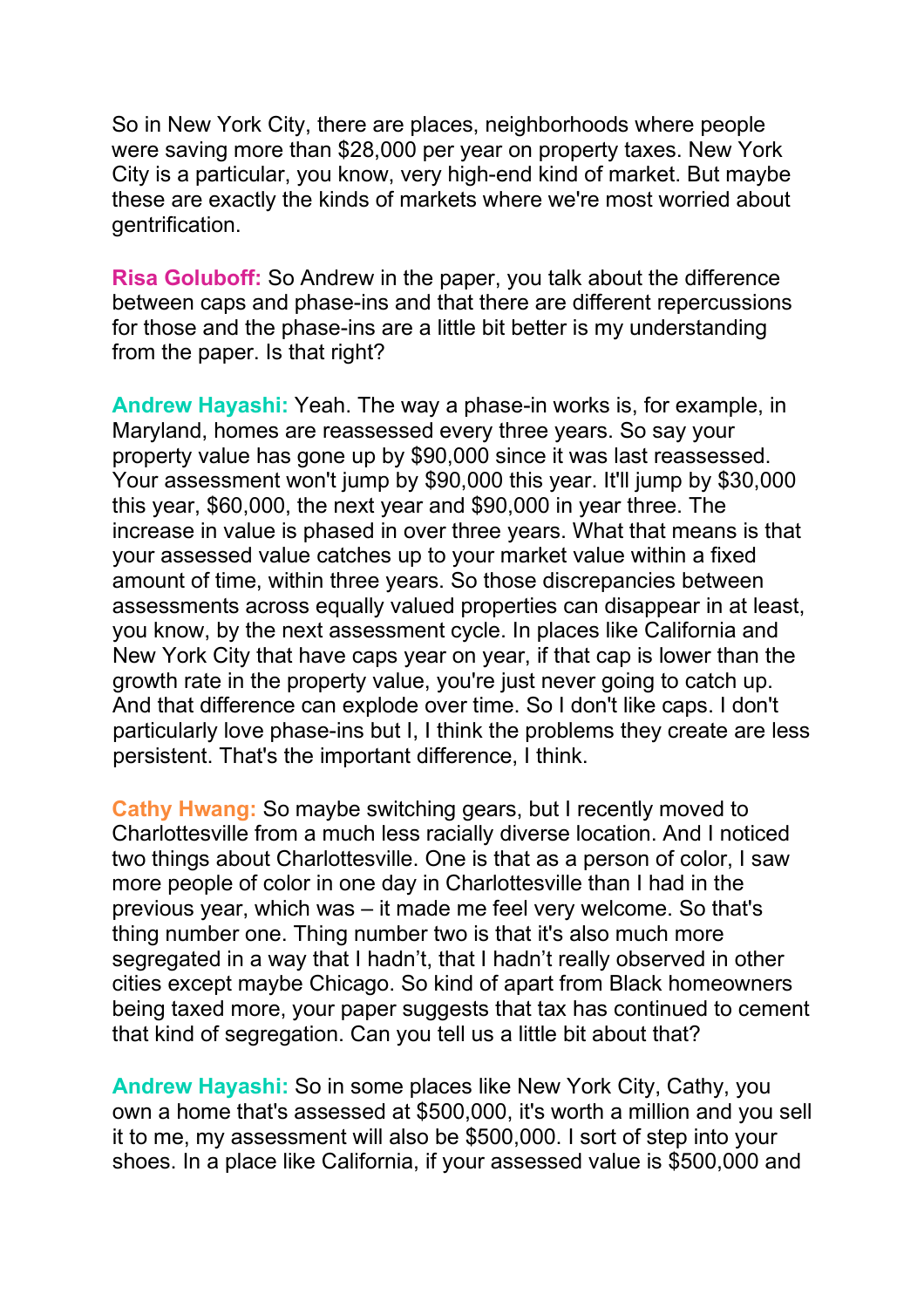it's worth a million and you sell it to me, my assessed value is going to be a million. So what does that mean? The property tax for that home is lower for you than it is for me. And by selling the home to me, you're going to have to buy another house where you're going to be assessed at fair market value, so your property taxes are going to go up. The effect of that is to discourage people from moving. It creates this effect called lock-in. And so in places like that, that lock-in effect entrenches patterns of home ownership that arose years ago for any variety of reasons, I mean, it could be the effects of red lining or some institutional factor, whatever – you had segregation. The lock-in effect created by these property tax caps, entrenches that, and sort of calcifies it over time and causes those patterns of segregation to persist even if now people would, all things considered, prefer to live in a more integrated neighborhood. So that's one way that these effects can just sort of cause the past to persist.

**Cathy Hwang:** Now that you've explained it, this idea that I could have had a house with a lower property tax, and if I have to buy a new house, I have to pay more property tax, like, that makes perfect sense to me, but not everybody has an Andrew Hayashi in their life to explain such things to them in a clear manner ...

**Risa Goluboff:** Those poor people.

[laughing]

**Cathy Hwang:** I know. Fun fact about me: I did quite a bit of housing law pro bono when I was an attorney in New York. And one thing I noticed is people would try to get — mostly elderly people actually — in rentcontrolled apartments to move. And they would say, you know, you pay \$300 for your apartment. I'm going to give you \$10,000 to move. And to this elderly person who has never been on the rental market, looking for an apartment in Manhattan, they were like, well, that sounds good. Like I've always only paid \$300 and I don't really use the internet. So I don't really think about these things. So thank you for the 10 grand and off I go. And there's, there's a strong element of fraud there and definitely of taking advantage of people who don't have the means to have an Andrew Hayashi explaining. So do we worry about that in the property purchasing context as well?

**Andrew Hayashi:** You know, I think that sort of maybe just adds to the problem in a sense but it doesn't really change it when there's sort of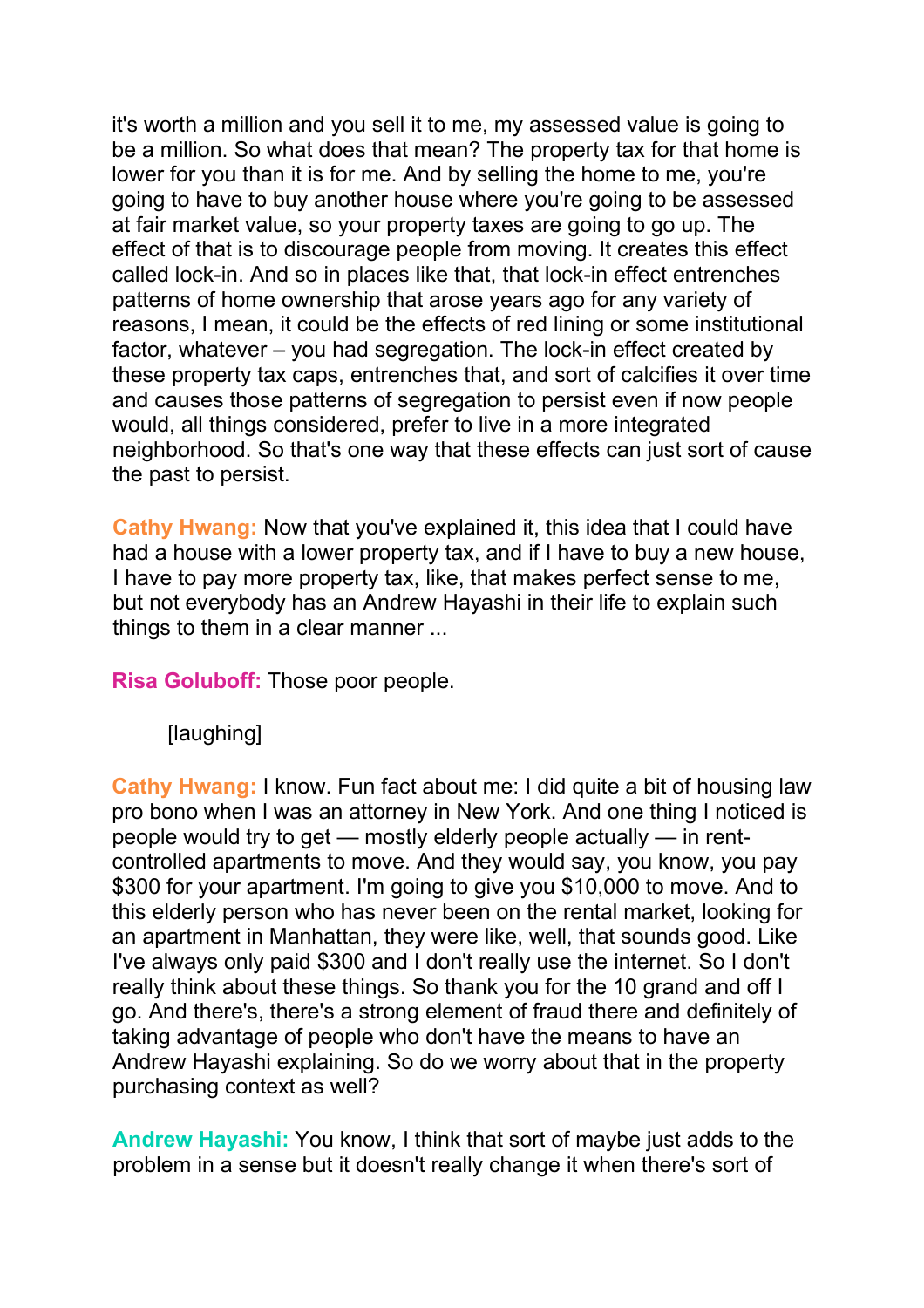differences in bargaining power between a buyer and a seller, those are going to be reflected in the purchase price. And I don't think the property tax caps change that a whole lot.

**Risa Goluboff:** So what are the ultimate consequences Andrew, of the the regime that you've described in this paper? What are the takeaways? What's at stake here?

**Andrew Hayashi:** For me, this should be one more nail in the coffin of property tax caps. These caps introduce a lot of complexity, they're hard to understand. And because a lot of jurisdictions need to raise a particular amount of revenue, it's kind of zero sum. So when you give a tax cut to people in a gentrifying neighborhood and the county, the city needs to raise a certain amount of revenue, they just have to raise the tax rates on everybody to collect the revenue, which just means a shift in the tax burden from the people in a gentrifying neighborhood to everybody else.

**Risa Goluboff:** Just to clarify that, so given the way you're talking about this paper, it's a shift in tax burden from white people gentrifying, and the everybody else includes the Black homeowners in those neighborhoods being gentrified.

**Andrew Hayashi:** Yeah, that's right. I think I'd want to be careful in saying who actually benefits from the tax cap depends on this negotiation Cathy was talking about. So the white homebuyer is buying into a Black neighborhood. You know, if they, if the, if the seller is welladvised or understands how these caps work, they may be fully compensated for that cap benefit. And so even though it might look like the white homeowner has a lower tax rate, they've paid for it in the purchase price.

#### **Risa Goluboff:** Got it.

**Andrew Hayashi:** But in any event, there is this subsidy to gentrification and then it should be above board whether that's something we want. There should be an open discussion about whether this is a, this is something we want to encourage. There's just one other thing that I've been thinking about a lot and I don't know exactly how it fits into the conversation, but the way that tax law, income tax law, property tax law, sort of sits on top of our history, history of discrimination and racial hierarchy and so on, there's certain cases, I think, where you can look at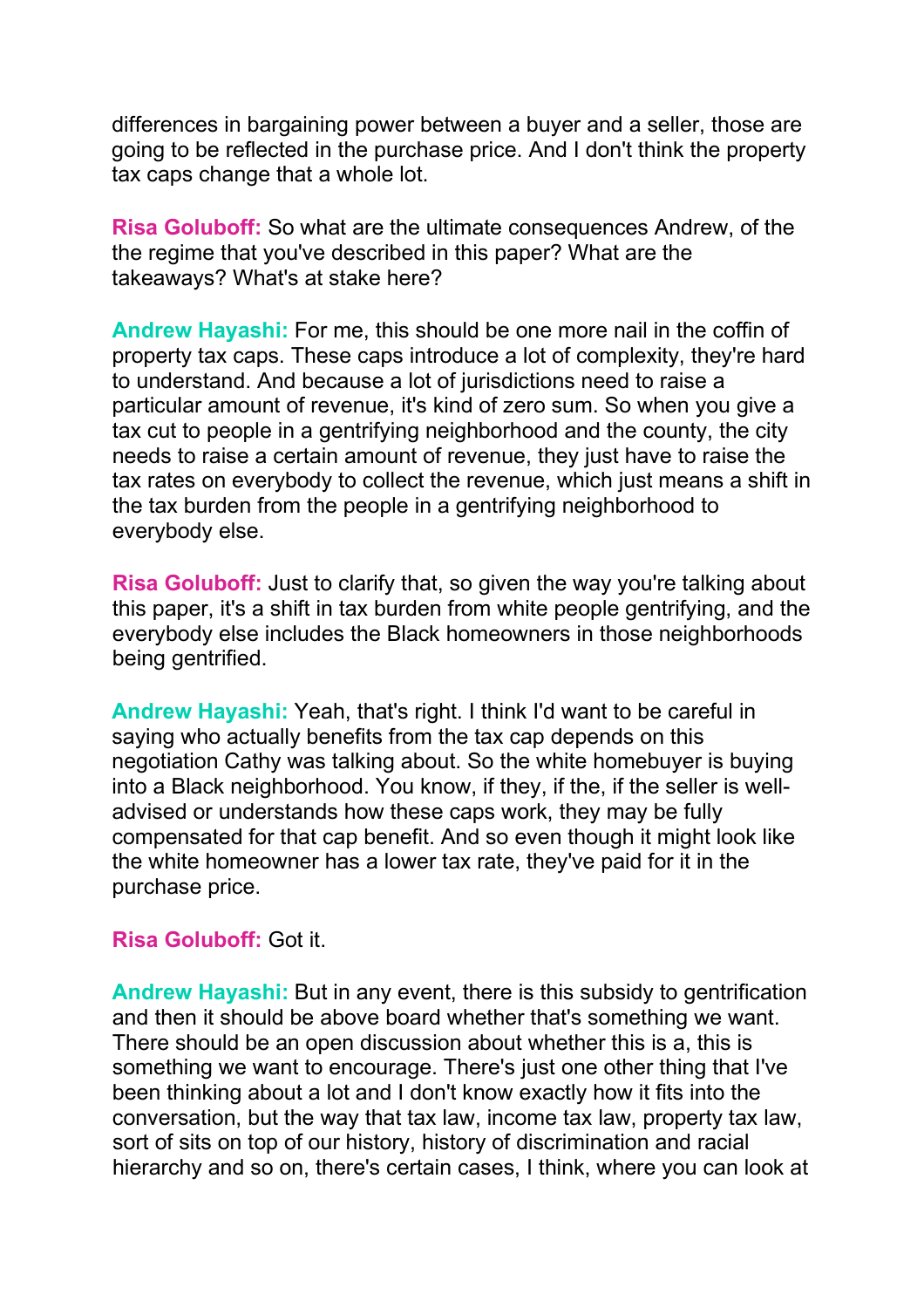tax laws as aggravating some of those inequalities. For the most part, the fact that racism shows up in the marketplace isn't aggravated by tax laws. So what I mean by that is suppose that men, for example, earn higher wages than similarly qualified women or white workers earn higher wages than similarly qualified Black workers and they earn higher incomes, the tax system taxes that income, it doesn't ask why you're paid more than you are. So at least it doesn't sort of make things worse. But in certain cases like this gentrification process, where people's demographic preferences – I'm using a pretty anodyne term – but their, their views about their neighbors are driving property values and driving this process of gentrification, tax law is actually favoring, favoring that process. And so that really sticks out to me.

**Risa Goluboff:** Right. That's the key problem that you're identifying.

**Andrew Hayashi:** Yeah. Sometimes you see policies that seem to have pretty mundane motivations like these property tax caps, right? You never would have thought that they'd have this significant effect on the distribution of who pays property taxes. I think that study I mentioned I did in New York and the first time I generated those statistics, it really jumped out at me. To find that the largest benefits of the property tax caps go to neighborhoods that are 91% white, that have the highest adjusted gross incomes of any neighborhood in the city, the highest property values of anybody in the city and the size of the tax savings is over \$28,000 per household — those are big numbers. And some of those things really pop out to me. There are plenty of extreme examples of misvaluation. In New York City there's a whole sort of different issue they have with the valuation of condos and co-ops, but you find examples of individual condos that sell for more than the assessed value of the entire building. Those things, I think, should motivate really urgent action because so, in so many of these property tax contexts, it really is zero-sum. If somebody is paying less, everybody else is paying more.

**Cathy Hwang:** So one thing that we sometimes read about is that property taxes go up a lot for a house owned by a little old lady and the little old lady suddenly can't pay her, you know, property taxes and has to sell the house. Would getting rid of things like caps and phase-ins actually, you know, cause that negative effect instead where we have lots of sweet little old ladies who can't, you know, pay their property taxes and have to sell?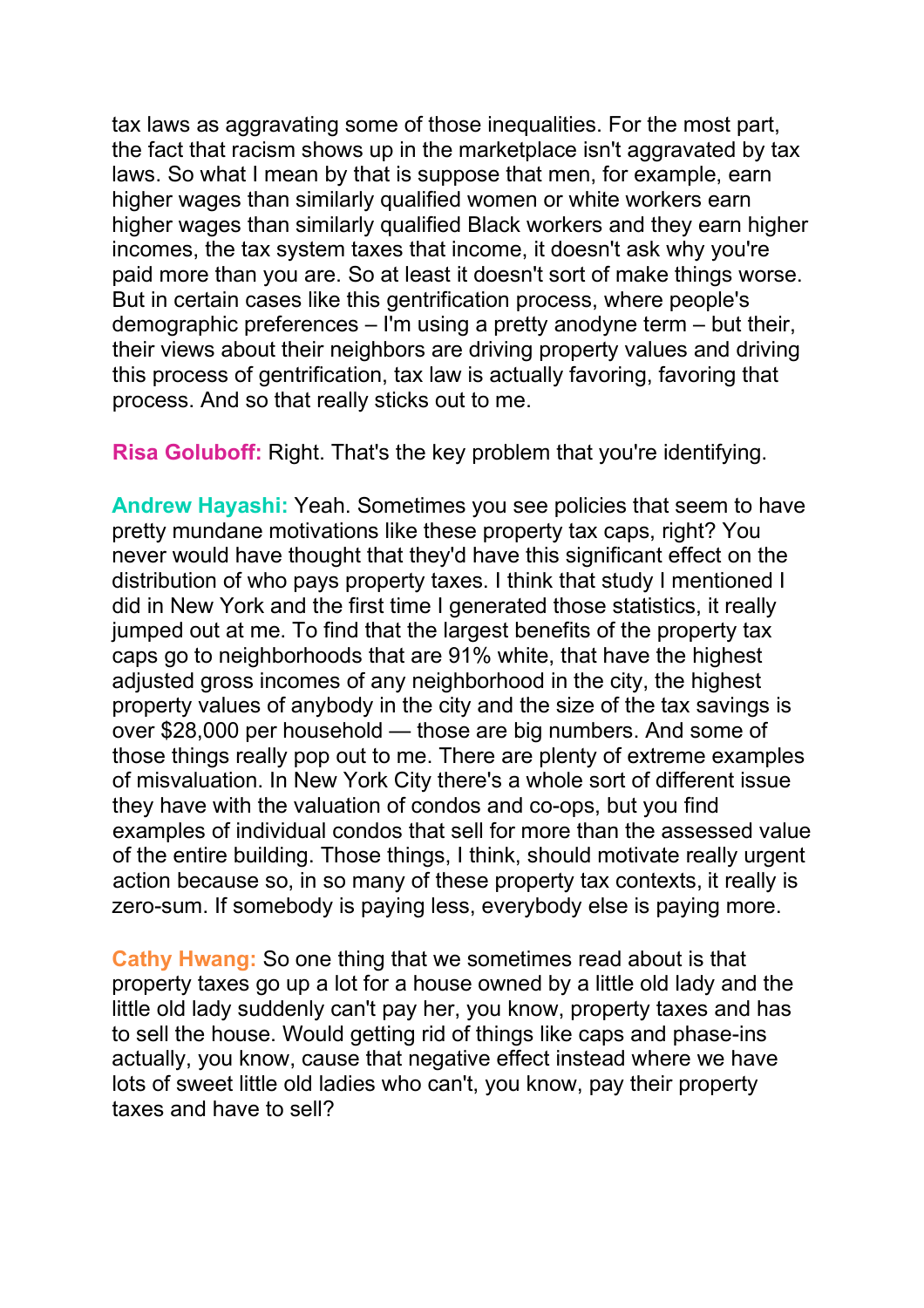**Andrew Hayashi:** Yeah. I think every time I talk about this topic, somebody mentions the sweet little old lady.

[laughing]

**Cathy Hwang:** Yeah, you evil – evil Canadian!

[laughing]

**Andrew Hayashi:** So, what motivates these caps or at least the public justification, the archetype, is this senior citizen on a fixed income in a rapidly gentrifying neighborhood, earning sort of social security checks, and if we did not limit property taxes, her taxes would go up dramatically and she'd be forced – she or he – would be forced out of their home, and that's not something we want to do. I think the problem for that person on a fixed income isn't that they don't have the resources to pay the taxes. The problem is that they don't have the cash in hand. So everybody has to pay their property taxes in cash, even as their property is not cash, right? It's, it's real estate. And so it goes up in value, but you don't have, have cash to pay the taxes. But they are wealthier, right? If you're sitting on a \$3 million brownstone in Park Slope, you're rich. And it's not unreasonable to expect richer people to pay more in property taxes. So if liquidity is the problem, there are ways we can address that. So a number of places have property tax deferral options. So suppose I owe \$10,000 in property taxes this year, but I won't have to pay that tax until I sell the property or I die, at which point, I or my estate have the cash to help actually pay the property taxes. So I prefer that to caps because it doesn't have these effects we talked about in terms of subsidizing gentrification. It doesn't change the actual amount of tax you owe, it just changes when you pay it. And places that have done this have extended it only to senior citizens and to disabled persons generally, but I don't see any reason why that option couldn't be extended more broadly.

**Risa Goluboff:** Is that how you think we, we should respond to, to the racial gentrification issues that you're worried about in the paper?

**Andrew Hayashi:** I think if we just replaced caps with something like a deferral regime, then we wouldn't be subsidizing these gentrification processes to property taxes.

**Risa Goluboff:** Okay. So you take the caps away …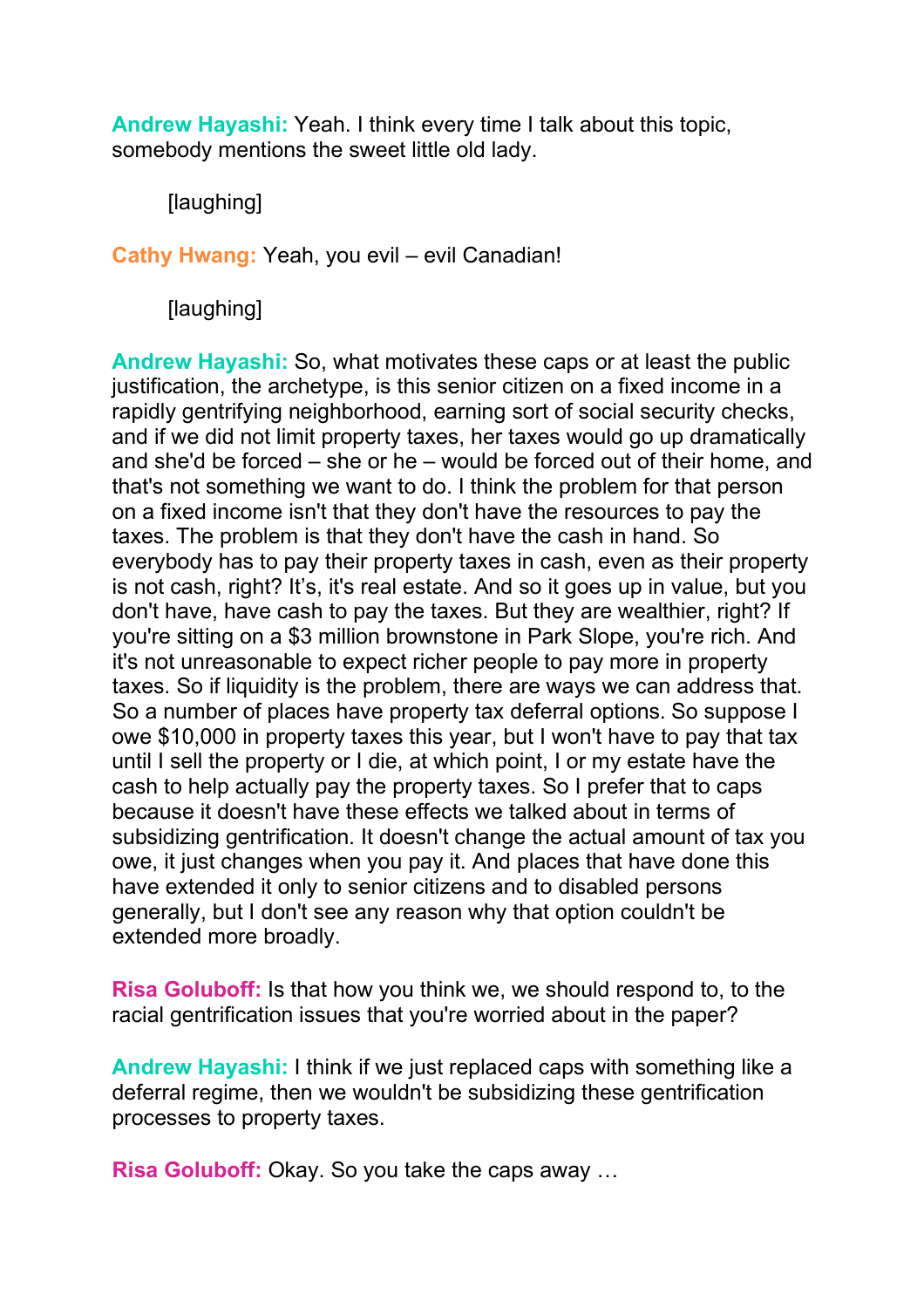#### **Andrew Hayashi:** Yeah.

**Risa Goluboff:**… which then creates that problem. But then you add in the deferral to address that problem.

**Andrew Hayashi:** That's right.

**Risa Goluboff:** Does the deferral have the, have an additional – is there a problem at every step, right? You have one solution and it creates a new problem. Does the deferral have the problem of kind of alienating land from people, right? So the only way you get the liquidity at the end is if you sell the property, right? So that means you can't keep the property in a family.

**Andrew Hayashi:** So what I can say about the deferral regimes is they haven't been super popular. And nobody – it's a little bit unclear why, I mean, I think part of it is it's a little bit complicated, people don't totally understand it, marketing hasn't been great. But it does have this feature that, you know, suppose I decide – I'm 65 years old. I'm going to take advantage of this option and not pay property taxes until I die. There's going to be a lien on my home when I die and a significant liability, and if my heirs don't pay off that property tax, the city is going to get the property. I mean, for me, there's no deep injustice there. But I think when that surprises people, that's a problem.

**Risa Goluboff:** There's an intergenerational consequence?

**Andrew Hayashi:** Yeah. You have to realize that, yes, I am not paying my property taxes. That's going to come out of the inheritance I would otherwise have left to my children. This may be one of these things that sounds really great in theory, and just psychologically people can't get their head around. In some ways it operates similar to a reverse mortgage, which also sounds pretty good in theory, but are unpopular in part, because I think people don't fully appreciate, or maybe regret later in life that they did it and don't have as much to leave to their children, but you can't have your cake and eat it too.

**Cathy Hwang:** This is classic Hallmark movie where someone has to go and, you know, snatch a family home from the clutches of a grieving family. It's very sad.

[laughing]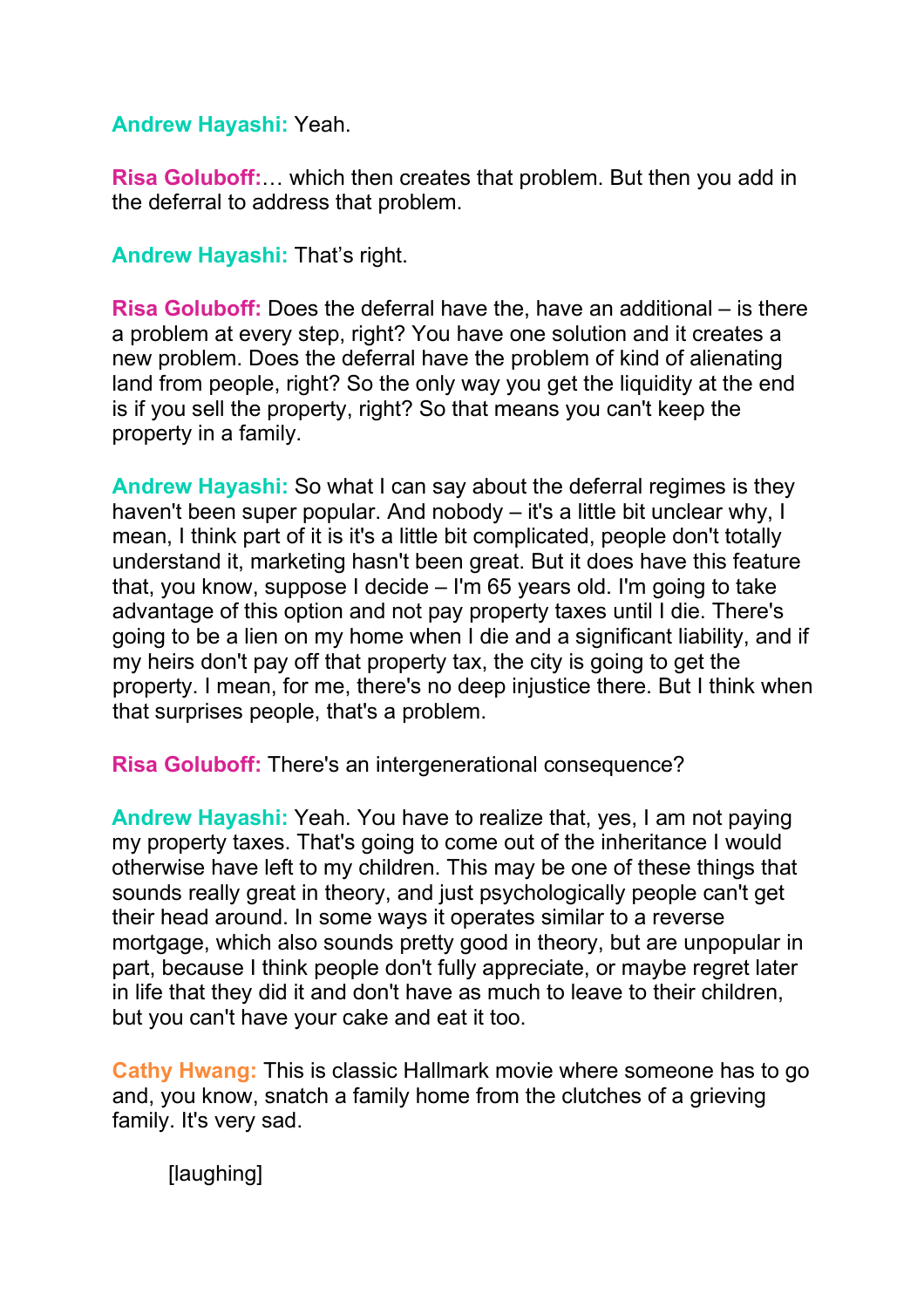**Cathy Hwang:** Tax is very sad, Andrew.

[laughing]

**Andrew Hayashi:** If Hallmark made a movie about property taxes, I would watch it.

**Cathy Hwang:** You would watch it on a loop.

**Andrew Hayashi:** And I would – on a loop and I would show it to my class. It would be our holiday, it would be our holiday ritual.

[laughing]

**Cathy Hwang:** So other than the project that you're working on right now, like, what else is really exciting to you about tax law right now?

**Andrew Hayashi:** So I think what's most exciting is there are proposals on the table – now we're talking about federal income tax. People are entertaining ideas that they haven't for a very long time. I mean, I think used to be just taken for granted, right, that we had to wait until you sold your stock until we could tax you on it, right. Even though everybody recognized that was kind of a problem and that probably has disparate racial impacts on its own. Now there are proposals to step away from that and move to a regime where we're taxing people every year, based on changes in the value of their, their stock. That may seem like a kind of an in-the-weeds thing, but the stakes are really big.

## **Cathy Hwang:** Right.

**Andrew Hayashi:** Discussions in the last five years about a wealth tax were just unimaginable, I think, 10 years ago. And so I think the Overton window is the term for this, the sort of set of feasible or, you know, kinds of possibilities that we're actively contemplating has just opened wide and I think that's really exciting. I think we're, we're able to ask questions about what's the limit of Congress's taxing power that we haven't thought about in a hundred years. And, you know, all of this is brought about by the urgency of income and wealth disparities and concerns about racial justice. So I think that makes this a really exciting time to be doing tax law policy.

**Cathy Hwang:** As is any time.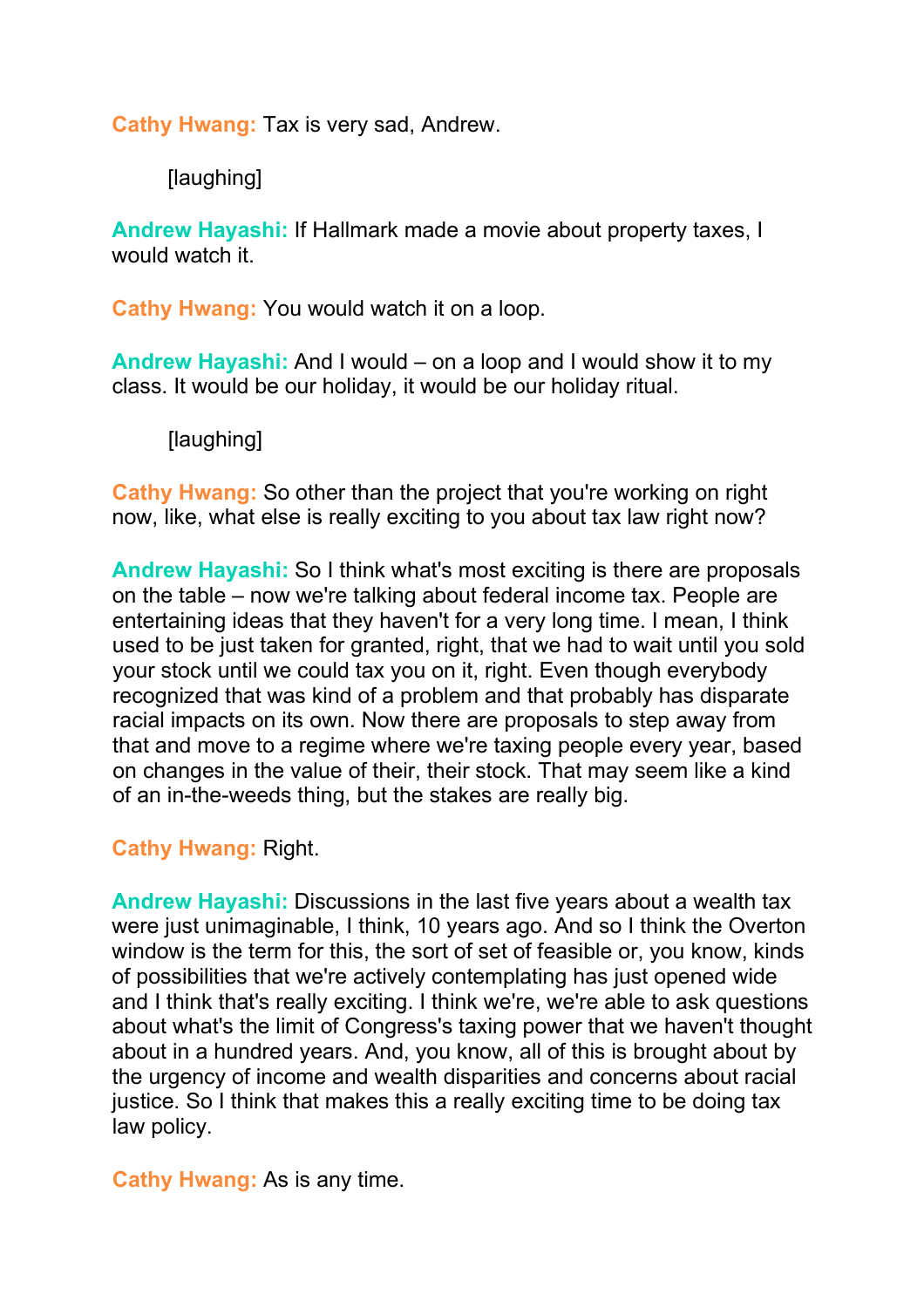**Andrew Hayashi:** I mean, any time, any time is, I mean …

[laughing]

**Cathy Hwang:** Andrew, thank you so much for hanging out with us. You've made tax extremely palatable and understandable, and dare I say even interesting.

**Risa Goluboff:** Thrilling.

**Cathy Hwang:** Exciting.

**Andrew Hayashi:** Well, I usually just aspire to palatable, so exciting tells me I exceeded expectations. Thank you. This was a lot of fun. I appreciate it.

**Risa Goluboff:** Thanks so much, Andrew.

**Cathy Hwang:** Thanks Andrew.

[THEME MUSIC IN, THEN UNDER AND OUT]

**Cathy Hwang:** I thought that was really fun. I will say that the big thing that really stuck out to me is: Man, I can really tell why there's a shortage of tax faculty members. It's just a very complicated area and your brain has to be like a pile of organized squiggles, I feel to really understand it.

**Risa Goluboff:** It's so true. I tell students all the time, you know, it's puzzles, right, figuring out puzzles and this very complicated system, and it's like a logic game, you got to get all the different pieces. And I feel like when I'm talking to Andrew about it, I'm with him, I'm with him, I'm with him and then I'm not.

[laughing]

**Risa Goluboff:** You know, I'm like, there comes a moment where like, ohhh, now I'm done! And I try to get back in there.

**Cathy Hwang:** No, totally. And I also – I always tell my students, like as a business lawyer, you really want to make friends with a, with a tax person.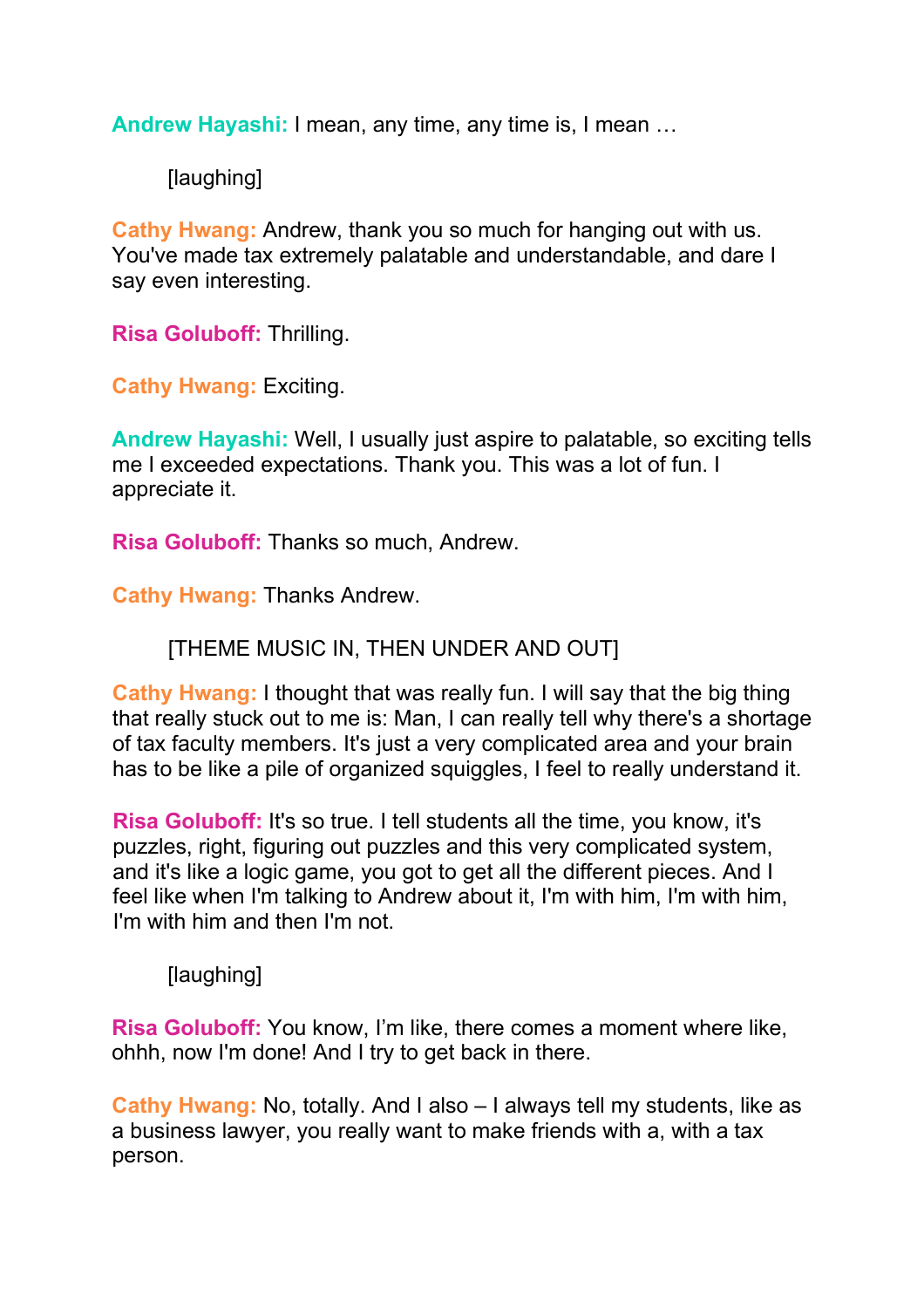# [laughing]

**Cathy Hwang:** Twice this semester I've actually texted Andrew, 'So I'm teaching this new case I know there's a tax angle, I feel there's a tax angle, but what is it?

**Risa Goluboff:** Yeah, well, it's interesting you say that, I was talking to a student who was doing tax and I asked her, you know, why she became interested. And she said that she'd been at an investment bank and you know, they're sending emails back and forth about a deal. And there are all these people on the emails who aren't saying anything. And then all of a sudden toward the end of the deal, the tax lawyers would weigh in and say, we need more time. There are tax problems here and everyone would stop. And she said, you know, the tax people were clearly the powerful ones.

[laughing]

**Risa Goluboff:** You know, when they said there's a problem, everybody stopped.

**Cathy Hwang:** That's true in M&A practice too, right? I feel like tax drives the deal. Which is, I feel like I'm betraying my own kind by saying that, but it is, it is true.

**Risa Goluboff:** No. And that's the point Andrew's making, right? I mean, we don't think of tax as driving racial gentrification, but the essence of the point I take him to be making is this isn't just about historical discrimination, it's not just about discretion in the hands of particular local officials, it's about systematic rules that have been put in place, possibly people thinking for good social reasons and yet having potentially pernicious consequences, right? And creating incentives that we don't necessarily think are there.

**Cathy Hwang:** In one of my classes, recently we read the intro to professor Dorothy Brown's excellent new book, "The Whiteness of Wealth."

## **Risa Goluboff:** Great.

**Cathy Hwang:** In the the intro to that, she talks about the IRS that put into place a lot of the rules that we know now. And it was a super